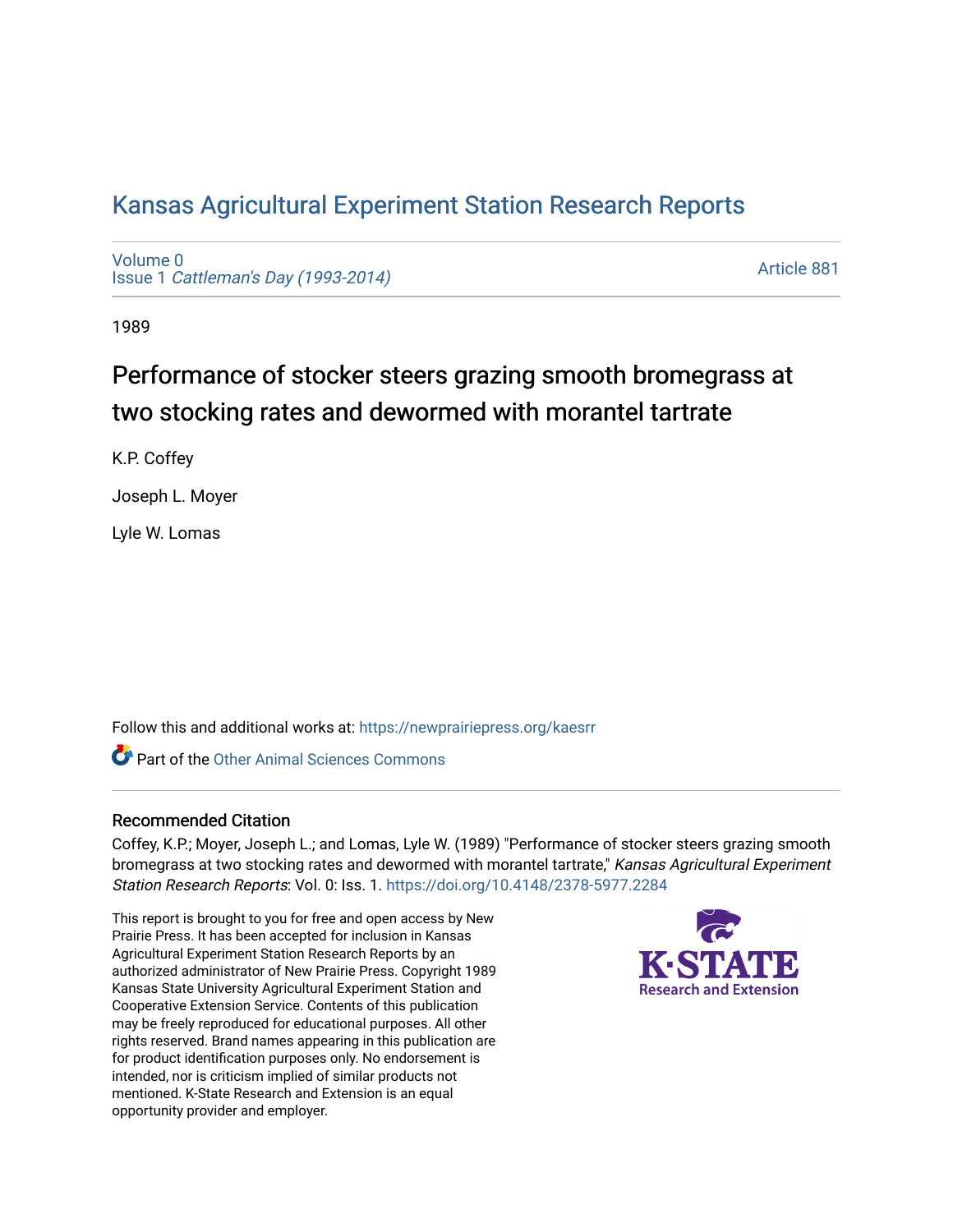## Performance of stocker steers grazing smooth bromegrass at two stocking rates and dewormed with morantel tartrate

#### Abstract

Early-intensive grazing of smooth bromegrass reduced animal gains but improved gain/acre. Morantel tartrate reduced fecal nematode egg counts but had no effect on animal performance at either stocking rate

#### Keywords

Cattlemen's Day, 1989; Kansas Agricultural Experiment Station contribution; no. 89-567-S; Report of progress (Kansas State University. Agricultural Experiment Station and Cooperative Extension Service); 567; Beef; Performance; Stocker steers; Bromegrass; Morantel tartrate; stocking rates

### Creative Commons License



This work is licensed under a [Creative Commons Attribution 4.0 License](https://creativecommons.org/licenses/by/4.0/).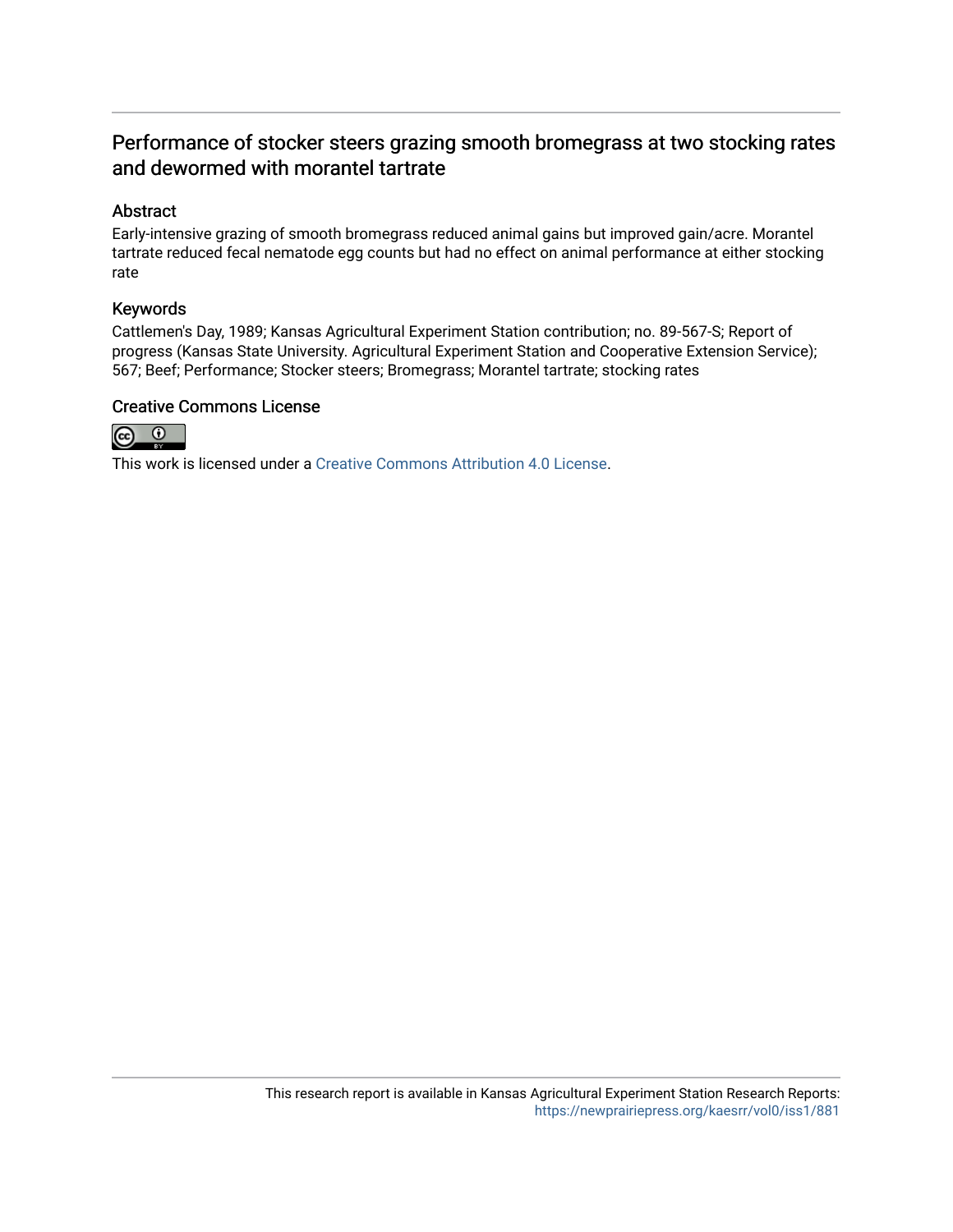

#### PERFORMANCE OF STOCKER STEERS GRAZING SMOOTH BROMEGRASS AT TWO STOCKING RATES AND DEWORMED WITH MORANTEL TARTRATE<sup>1</sup>



K.P. Coffey, J.L. Moyer, and L.W. Lomas<sup>2</sup>

#### **Summary**

Early-intensive grazing of smooth bromegrass reduced animal gains but improved gain/acre. Morantel tartrate reduced fecal nematode egg counts but had no effect on animal performance at either stocking rate.

#### **Introduction**

Smooth bromegrass is a highly productive, sod-forming, perennial, cool-season grass that is adapted to most temperate climates. As much as 75% of the total seasonal yield of bromegrass generally occurs during the spring. Therefore, use of high early-season stocking rates, like those used in the Flint Hills, should improve pasture productivity. In areas of abundant rainfall, internal parasite propagation is a problem, particularly when cattle are stocked more intensively. The objectives of this experiment were to evaluate the effects on performance of early intensive grazing of smooth bromegrass, in combination with a continuous deworming program.

#### **Experimental Procedures**

One hundred twenty crossbred steers were randomly allotted by weight into six lots of 10 head or four lots of 15 head each. Each lot was assigned to one of 10, 10-acre smooth bromegrass pastures beginning on April 8. Three lots of 10 head and two lots of 15 head received morantel tartrate (MT), an antiparasite drug, in a free choice mineral mixture (Table 14.1), whereas the remaining lots received no internal parasite treatment (C). Pastures were stocked with either 1.5 steers/acre from April 8 to June 24 for the early-intensive (EI) treatment or at 1.0 steer/acre from April 8 to September 1 for the season-long (SL) treatment. Initial and final weights were determined as the mean of full weights on two consecutive days at the beginning and end of the study for each group of steers. All steers were implanted with Synovex-S at the initiation of the experiment.

<sup>&</sup>lt;sup>1</sup>Morantel tartrate and partial financial support were provided by Pfizer, Inc., Lee's Summit, MO.

<sup>&</sup>lt;sup>2</sup>Southeast Kansas Branch Experiment Station.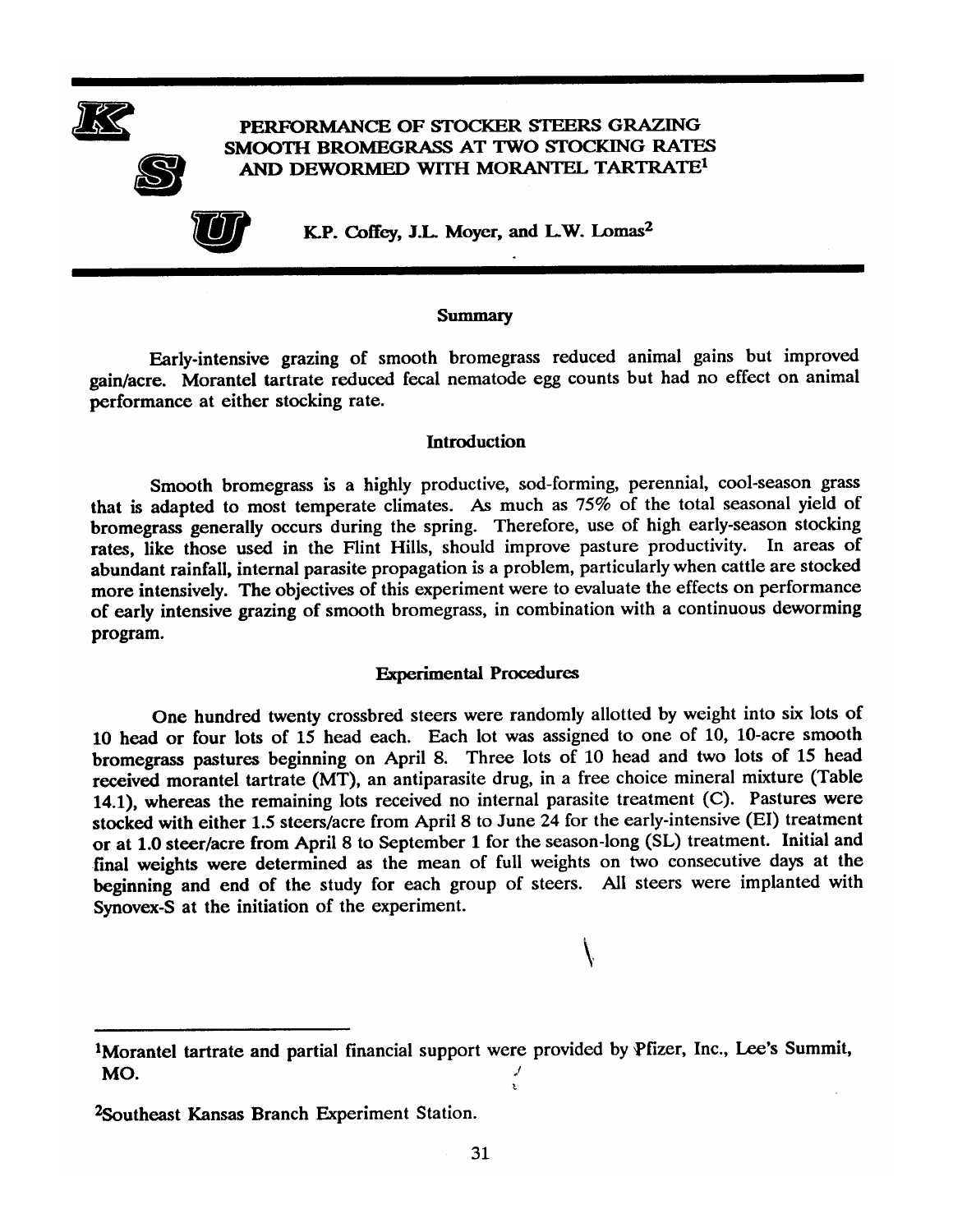Fecal samples were collected from half of the steers on April 8, May 20, June 24, and September 1, 1988, and fecal nematode egg counts were determined. Available forage was determined using a rising disk-meter on May 10, June 3, June 24, and July 21.

#### **Results and Discussion**

At the time EI steers were removed from pasture (June 24). SL steers were 16 lb heavier  $(P<.05)$  (Figure 14.1). Steers grazed season-long gained an additional 33 lb during the grazing period between June 24 and September 1, so that they were 49 lb heavier ( $P < .05$ ) on September 1 than EI steers had been on June 24.

Steers on EI pastures produced 95 lb more (P<.05) beef per acre by June 24 than steers on SL pastures (Figure 14.2). Even though SL pastures were grazed 70 days longer, gain/acre on September 1 was still 62 lb greater  $(P < .05)$  from EI pastures.

Parasite treatment had no effect  $(P > .10)$  on gain per animal or per acre, possibly because of the relatively low nematode infestations observed throughout this study (Figure 14.3). Statistical differences in nematode egg counts were detected  $(P<.10)$  between MT and C on June 24, but the infestation in the C steers was still quite low. Other studies indicate that a parasite burden of 300 eggs/gram of feces is necessary to alter animal performance.

Forage availability at different dates is shown in Figure 14.4. These data indicate that forage availability was lower for EI steers but that adequate forage was available to the steers until they were removed on June 24.

Data from this experiment indicate that early-intensive stocking of smooth bromegrass may improve beef production per acre with minimal reductions in animal gain. The spring of 1988 was very dry in Southeast Kansas. Dry weather inhibited forage yield in the early season, which possibly hindered performance of the early intensive stocked steers. During years of higher rainfall, the early-intensively stocked steers could probably graze longer and produce more beef per acre than demonstrated here. Nematode propagation would likely be more severe during a spring with more typical rainfall, resulting in possible benefits from internal parasite control.

| Ingredient                                      | C                                    | MT    |  |
|-------------------------------------------------|--------------------------------------|-------|--|
|                                                 | $\%$ --------------<br>------------- |       |  |
| Trace mineralized salt                          | 75.00                                | 72.48 |  |
| Dicalcium phosphate                             | 25.00                                | 24.28 |  |
| Rumatel 88 premix<br>(88g morantel tartrate/lb) |                                      | 2.88  |  |

#### **Table 14.1.** Composition of Mineral Mixture Offered to Steers Grazing Smooth Bromegrass **Pastures**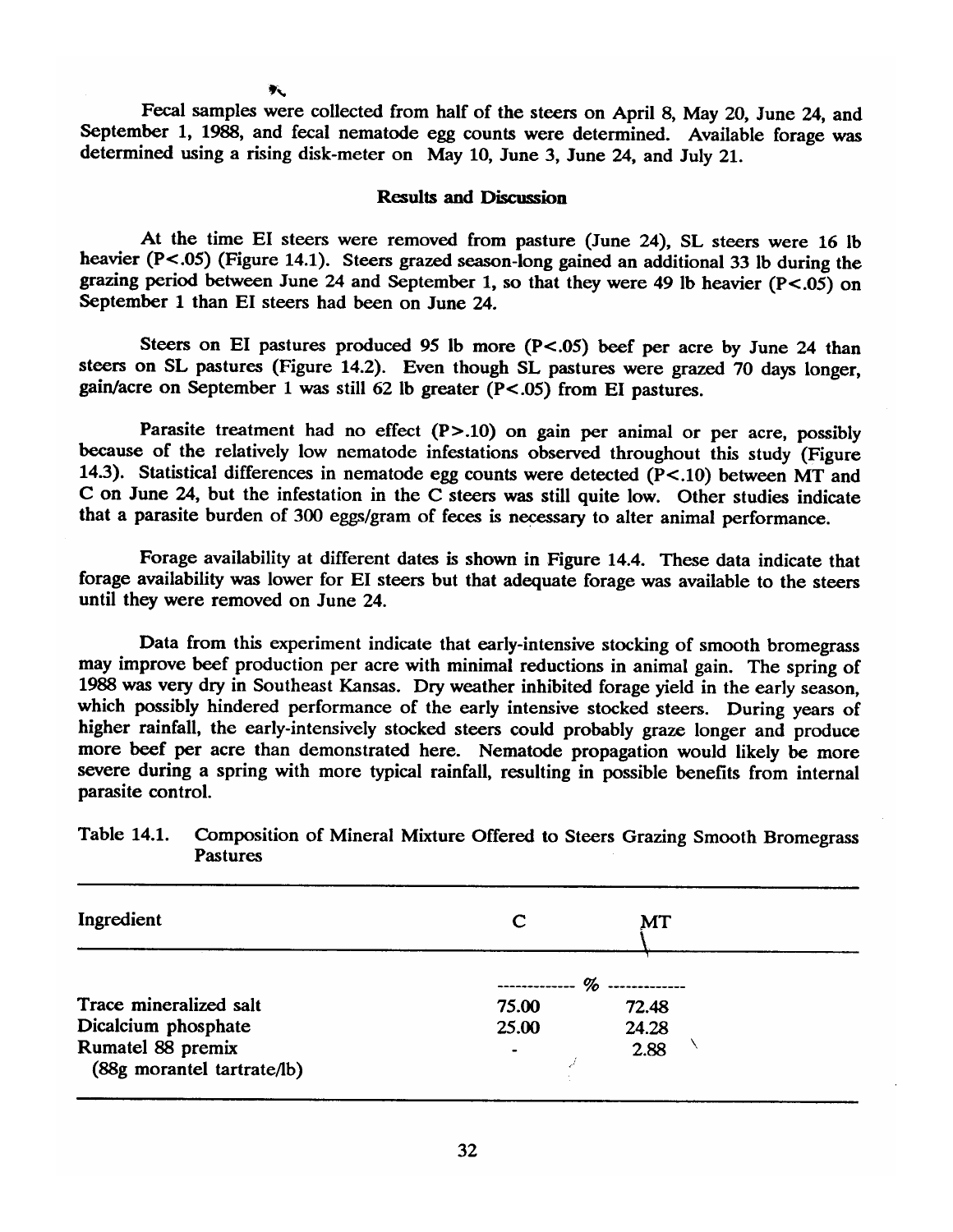

Gain per acre from smooth bromegrass pastures that were early-intensive (EI) Figure 14.2. or season-long (SL) grazed with steers offered a control (C) mineral mixture or a mineral mixture containing morantel tartrate (MT).